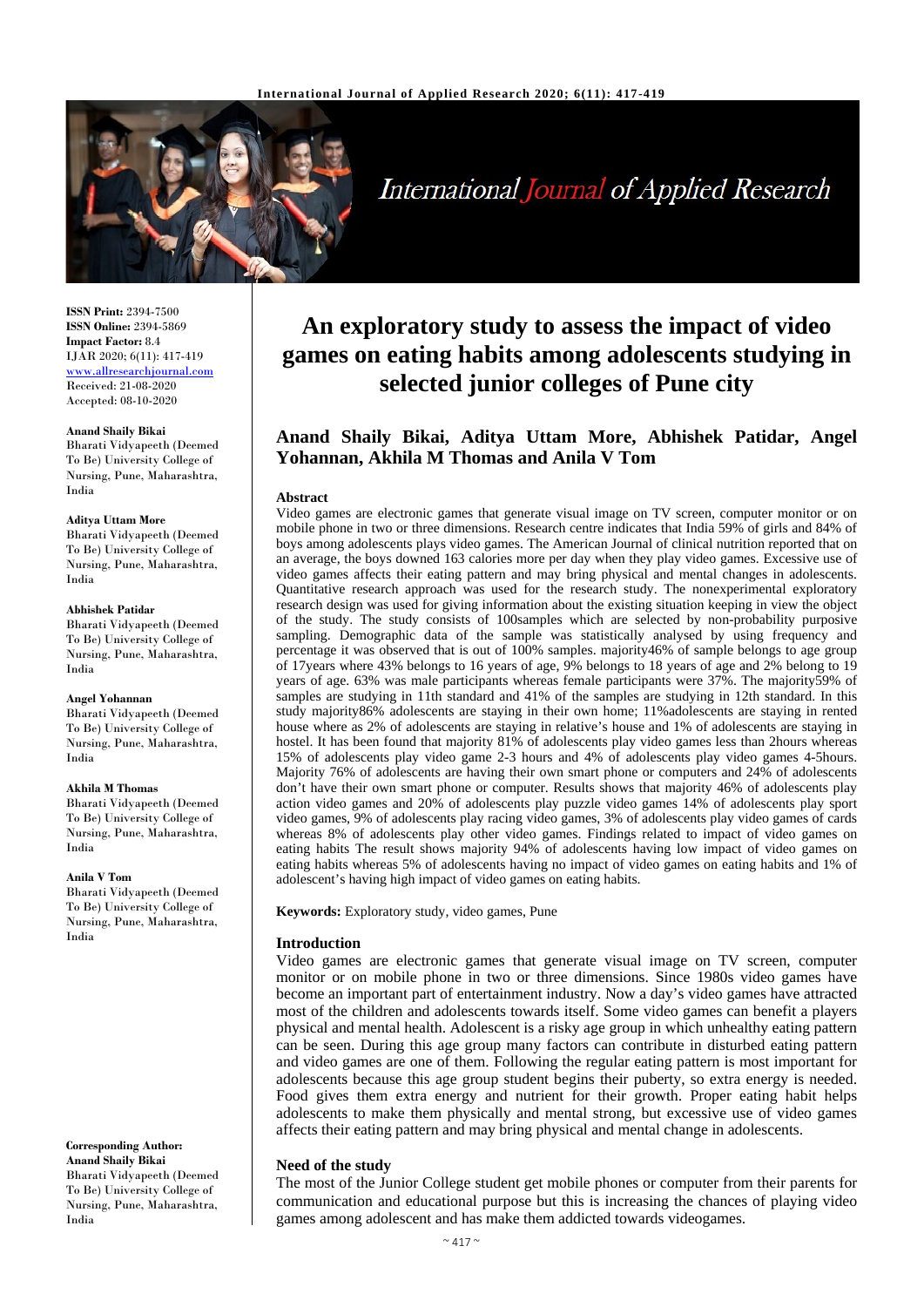Research center indicates that in India 59% of girls and 84% of boys among adolescents plays video game. The American Journal of clinical nutrition reported that an average, the boys downed 163 calories more per day when they play video games. A small study had suggested that an hour spent on playing video games may make an adolescent's boy to eat more over the rest of the day which may increase the chances of obesity.

According to Jason Conover, a licensed clinical social worker at Utah Valley hospital had explained that video games can disconnect gamers from reality and cause neglect from sleep, hygiene, exercise habits and proper diet.

According to the University of New Mexico, recent studies suggest that 6 - 15 % of all gamers' exhibit signs that could be characterized as addiction like Restlessness, Irritability, Lying to family members or friends about amount of time spent on playing video games, Isolation from others to spent more time on playing video games.

#### **Objective of study**

- 1. To assess the impact of video games on eating habits.
- 2. To associate the findings with selected demographic variables.

#### **Research Methodology**

#### Research approach

Quantitative approach was used in this study

#### J. Research design

No experimental exploratory research design

Settings

study was conducted in selected Colleges of Pune city J

## **Target population**

The population of the present study comprises adolescents from junior colleges

J.

Sample adolescents from junior colleges J.

Sampling technique - non- probability convenient sampling technique

#### J.

#### Sample size is 100

### J

## Tool for data collection

Informed Consent form

Section: -I It includes demographic data that consist of 8 items.

Section: -II It includes self-structured questionnaires that consist of 16 items.

#### J.

#### Analysis of the data

Descriptive and inferential statistics.

Fig 1: Schematic representation of the Research methodology

#### **Data collecting process**

- The data collecting process was as follows
- Ethical permission from the college
- **Explain the procedure to the sample in their level of** understanding and language
- Giving the written consent
- **Explaining them about confidentiality and anonymity of** their details
- Giving time and proper place to fill in the tools

 $n=100$ 

Helping them where ever necessary

#### **Data analysis**

Analysis is the process of categories, ordering, manipulation, and summarizing of data to be obtain answer to research question. The purpose of the analysis is to reduce data to an intelligible and interpretable form so that the relation of research problem be studied and tested.

| Score interpretation | <b>Frequency(f)</b> | Percentage $(\% )$ |
|----------------------|---------------------|--------------------|
| No impact            | כנ                  | 05%                |
| Low impact           | 94                  | 94%                |
| High impact          |                     | 10/                |

**Table shows**: Above table shows that, in data majority 94% of adolescents having low impact of video games on eating habits whereas 5% of adolescents having no impact of video games on eating habits and 1% of adolescents having high impact of video games on eating habits.

#### **Conclusion**

The researcher conducted a study to assess the impact of video games on eating habits among adolescents studying in selected junior colleges of Pune city.

The result of data analysis specified that majority 94% of adolescents having low impact of video games on eating habits whereas 5% of adolescents having no impact of video games on eating habits and 1% of adolescents having high impact of video games on eating habits.

#### **References**

- 1. https://www.ncbi.nlm.nih.gov<br>2. https://academic.oup.com
- 2. https://academic.oup.com
- 3. www.indjsp.org
- Young Gun Choi *et al.* The impact of video game addiction in the workplace: International journal of cyber behavior 2018;8(2):1-19.
- 5. Rodoslav Borivoje. The impact of video game on the Sports formation: Facta universitatis series electronic and energetic 2018;16(1):137.
- 6. Fatimah Utami Dra. Retnaningsih. Impact of video game addiction in teenagers, 2010.
- 7. MuhannadQuwaider *et al*. The impact of video games on the player's behaviors: A survey, 2019, 575-582.
- 8. Hua WEI *et al*. The impact of video games on successful aging, 2014.
- 9. Jean-Philippe, *et al*. Video game playing increases food intake in adolescents: a randomized crossover study 2011;6(93):1196-1203.
- 10. Juna Chandran *et al*. Video game use among school children impact on the study habits 2018;34(3):208- 212.
- 11. Nazmus Saquib. Video game addiction and psychological distress among adolescents 2017;6:112- 117.
- 12. Pablo Pey J *et al*. Television watching, videogames and excess of body fat in Spanish adolescents: The AVENA study 2008:7(8):654-662.
- 13. https://www.mos.org
- 14. https://doi.org/10.1016/J.arep.2017.09.003 44
- 15. www.researchgate.net
- 16. www.sciencedirect.com